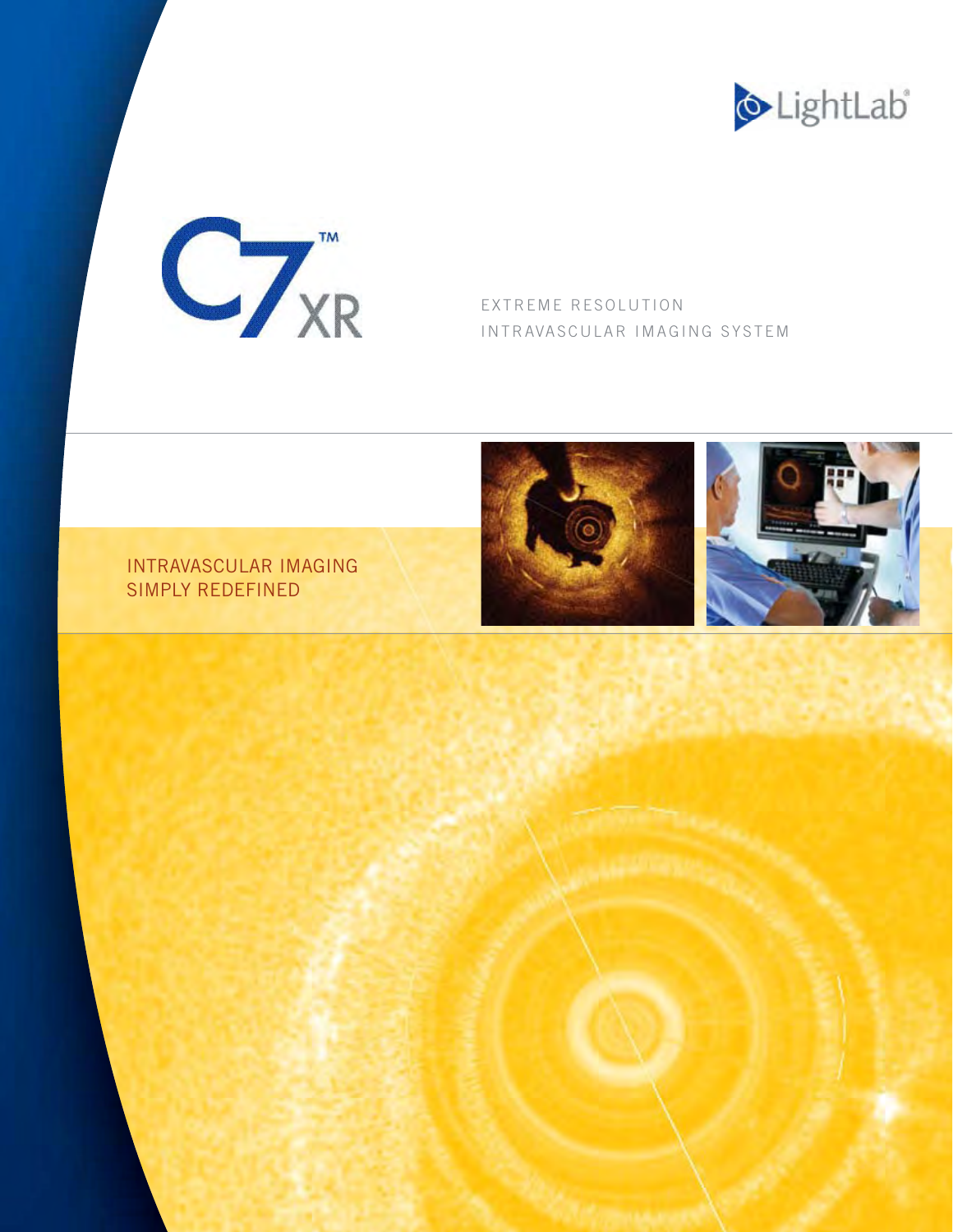

# With unprecedented ease.

B



The C7-XR produces golden images that are clear and incredibly detailed, giving interventional cardiologists an unprecedented view of the coronary lumen and its morphology.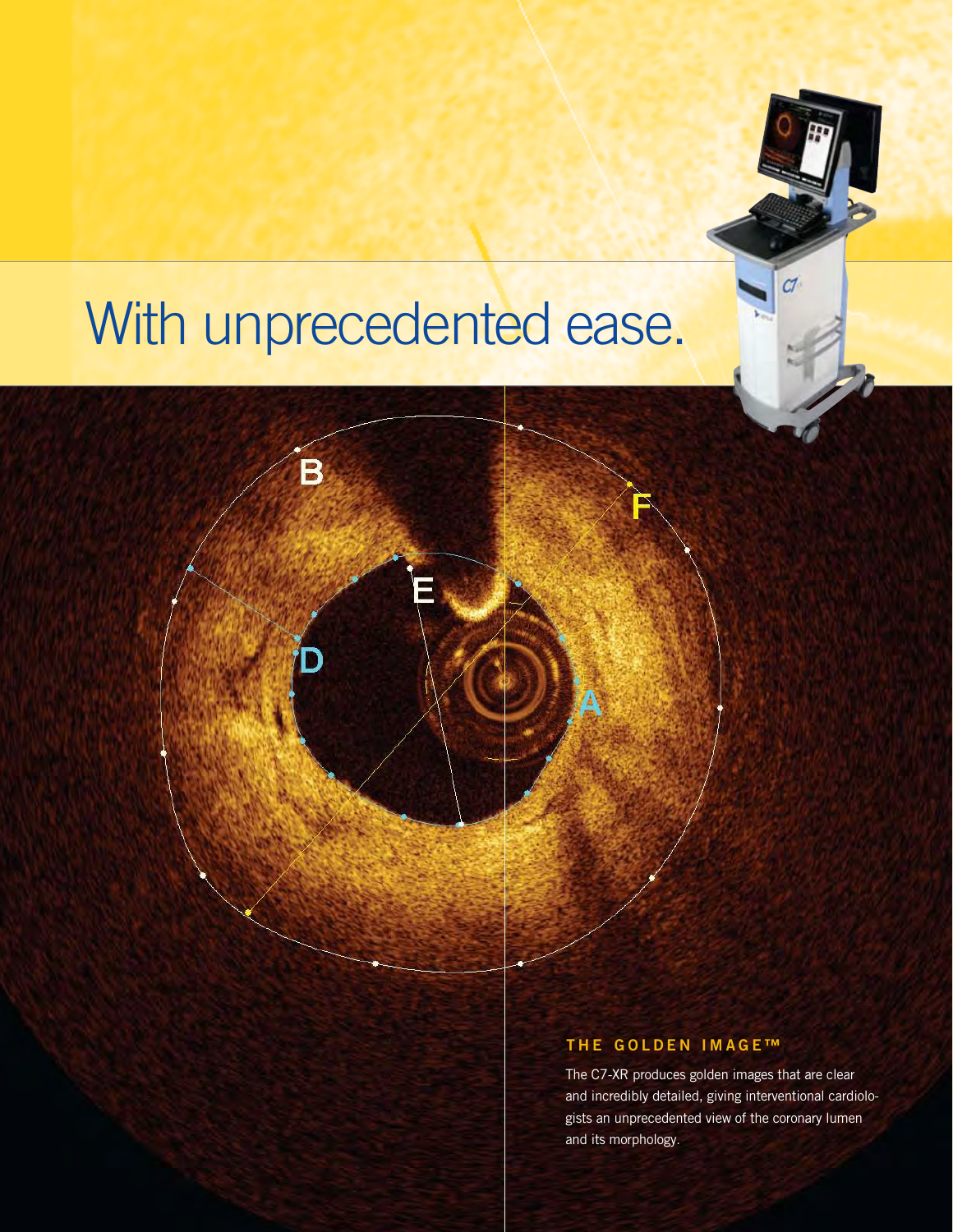

# The confidence you want.

Imagine understanding your patients' coronary condition with a simple imaging procedure that takes only a few seconds.

You don't have to imagine it, because LightLab® has introduced the C7-XR™, the first *extreme resolution* intravascular imaging system for coronary evaluation and diagnosis. Based on industryleading optical technology pioneered by LightLab, the C7-XR gives cardiologists a powerful new tool for optimizing stent placement, precise characterization of lesion morphology, and a myriad of other clinical capabilities. The C7-XR has simply redefined coronary imaging.

With over ten years of experience in Optical Coherence Tomography (OCT), LightLab continues to provide the brightest ideas in intravascular imaging.

### **Evaluate — safely, quickly and confidently**

**Stent Placement**



Measure and repair malapposition before it causes complications.

**Lesion Morphology**



Complex anatomy is clearly seen and analyzed allowing precision treatment.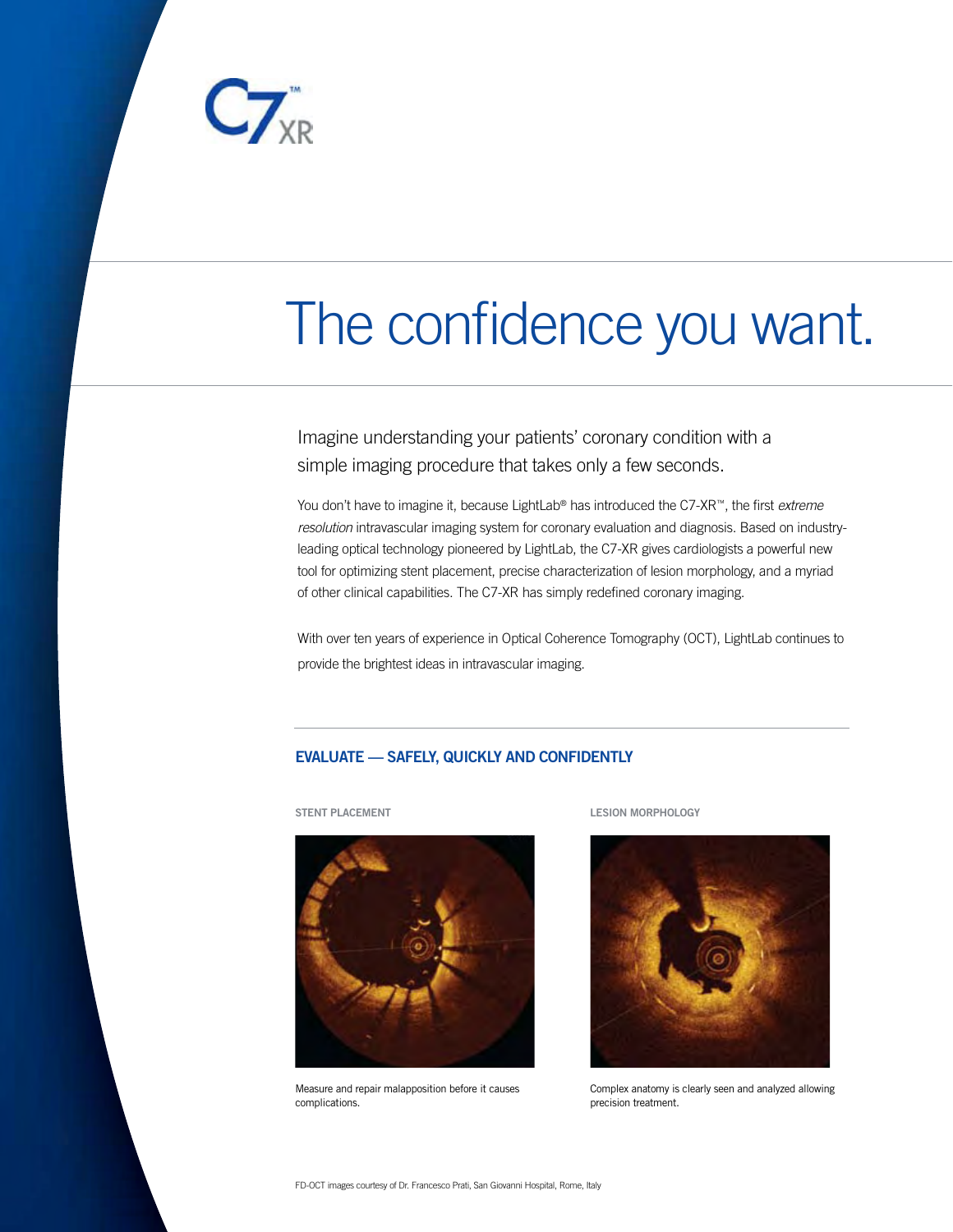#### **Features and benefits**

- **Highly automated procedure is fast and easy for enhanced throughput and productivity.**
- **Extreme resolution displays important information beyond the resolution of IVUS to optimize treatment strategies.**
- **Automated analysis functions improve understanding and simplify complex therapeutic decisions.**
- **Capable of visualizing and measuring a wide range of materials and structures for tailored therapies.**

#### **How lightlab delivers the "Golden Image"**

The patented optical imaging catheter utilizes Frequency Domain-Optical Coherence Tomography (FD-OCT™), emitting near-infrared light with a data sampling rate of 100 MB per second to produce real-time, extreme resolution images. And the 100 Hz frequency means little or no blurring from the cardiac cycle (a common problem with ultrasound systems).

#### **Capture the information you need easily and quickly**

The LightLab C7-XR imaging system allows for a fast and simple imaging procedure that takes only seconds. Monorail catheter deployment means no time-consuming exchanges. There are no fussy connections, special tubing or additional accessories needed.

Simply:

- 1. Start the system and enter patient data.
- 2. Set up the catheter using automated calibration and automatic connection to the controller.
- 3. Initiate an automatic imaging pullback with a small contrast injection for precise, hands-free use.

The DOC (Drive-motor and Optical Controller) provides both automatic and sterile operator control of the catheter imaging core. Also shown is the C7 Dragonfly™ imaging catheter.

CONTRAST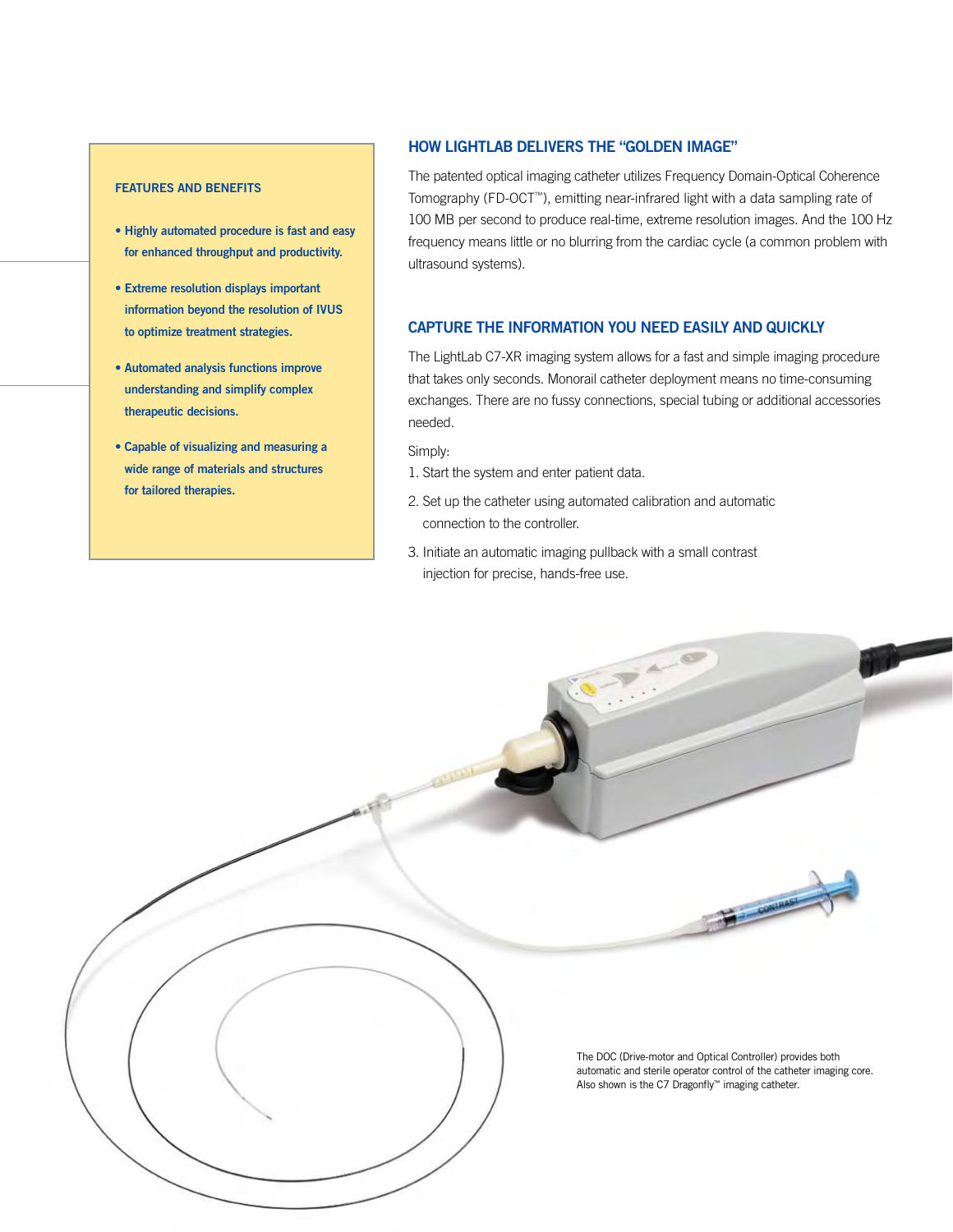### **IMage, analyze, decide**

Powerful analysis tools give you the information and insights you need to guide treatment strategies and therapeutic decisions.